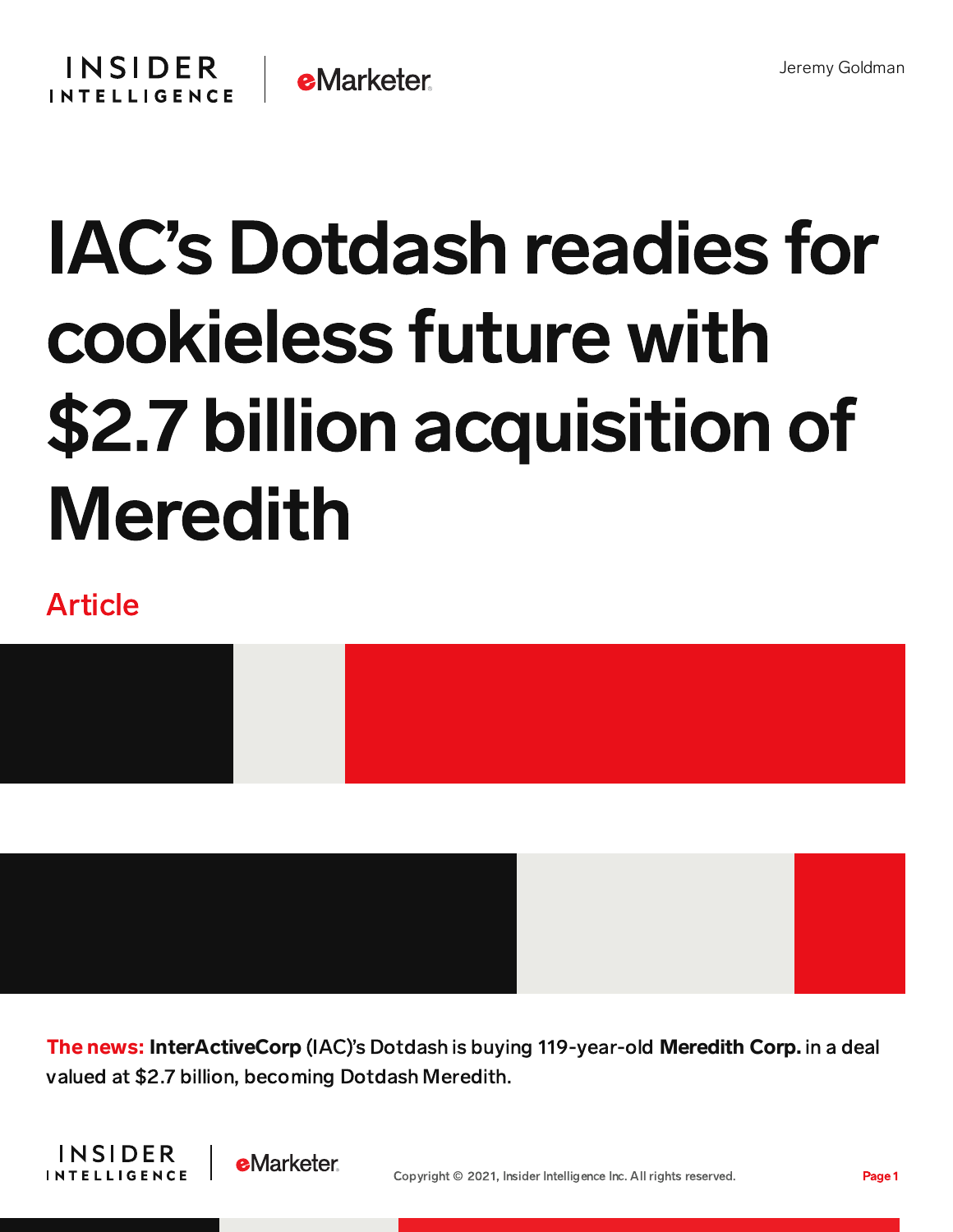- Dotdash will pay \$42.18 per share for Meredith's National Media Group, which includes the entirety of Meredith's digital and print magazine operations. (It was previously announced that Gray Television would acquire Meredith's local media business for \$2.8 billion.)
- Meredith's titles include Better Homes and Gardens, Entertainment Weekly, InStyle, and People and will be added to Dotdash's portfolio of digital publishing brands, including The Balance, Byrdie, Investopedia, Serious Eats, and Verywell.
- An IAC spokesperson would not confirm or deny if layoffs were to be expected as a result of the acquisition.
- Dotdash Meredith expects its adjusted EBITDA from its combined digital assets to surpass \$450 million in 2023.

IAC CEO Joey Levin said Dotdash Meredith will be able to "offer uniquely engaged audiences to advertisers and partners—based not on a reliance on private information or personal history but on relevancy to the content they're consuming and a deep understanding of their needs."

Why it could succeed: Levin's comments suggest the new company is well positioned to succeed in the wake of third-party cookie deprecation, and Dotdash's prior publishing strategy bears this out.

- ۳ While Dotdash doesn't have the same name recognition as BuzzFeed or Vox Media, its profitability has outperformed most of the market.
- Most Dotdash traffic is from people using search engines for answers to specific questions, and thus, it is less likely to be impeded by future privacy laws that could impact other major ad players.
- With this acquisition, it's clear that strategy remains the same. Dotdash rebranded from About.com in 2017 after finding that vertical-focused sites perform better in organic search than "all things to all people" sites.
- While Meredith is historically known as a print publishing company, Dotdash may be more interested in its digital properties, which go deep in particular subject matter areas. Meredith's digital advertising revenues surpassed print revenues for the first time in 2021.

**Sidenote:** According to Digiday research, publishers are less worried about the impending cookie changes than agencies or brands, and deals like these seem to support that relative ease.

**INSIDER** 

**INTELLIGENCE** 

**e**Marketer